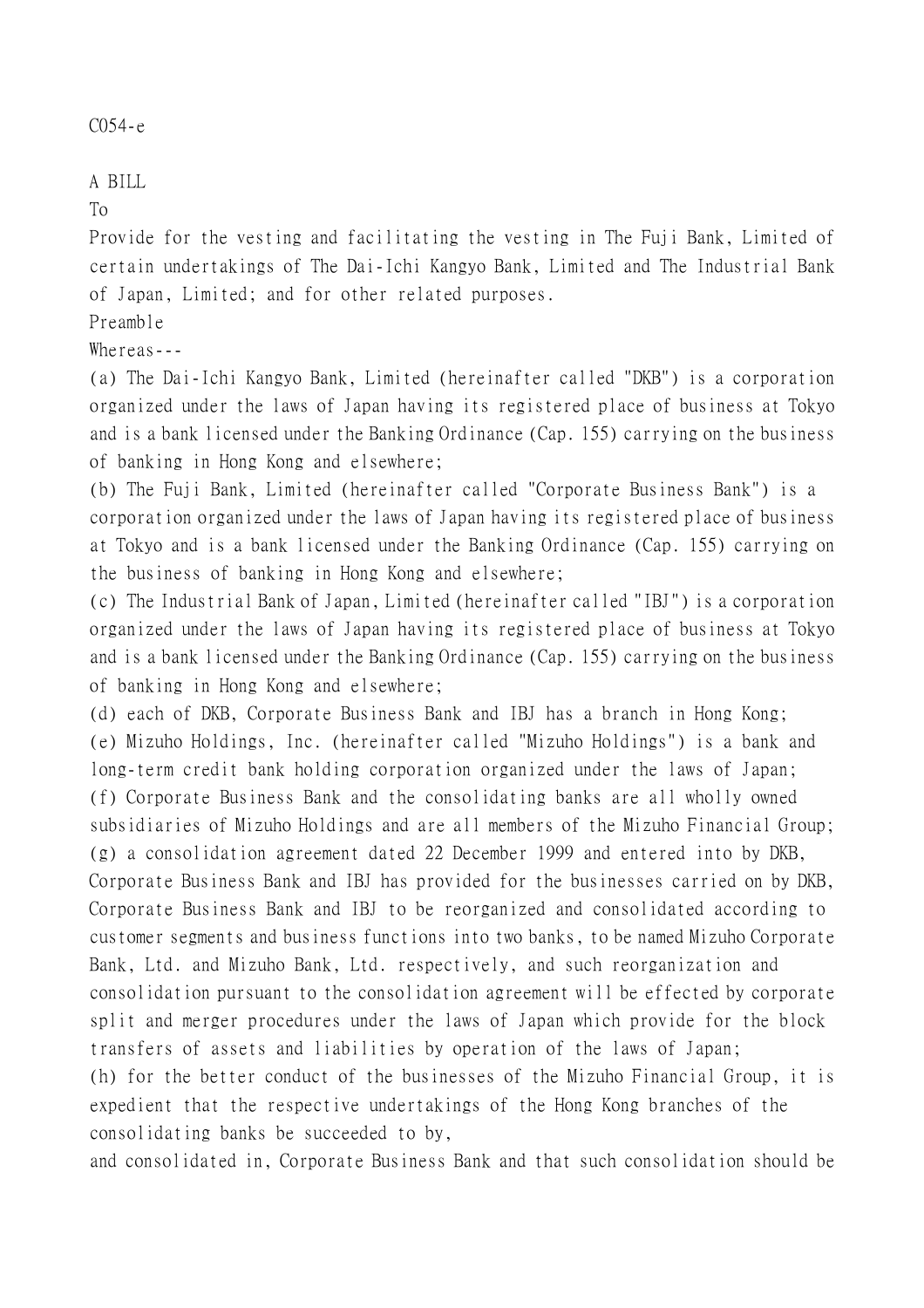effected by means of a transfer and vesting of the undertakings of DKB Hong Kong Branch and IBJ Hong Kong Branch to and in Corporate Business Bank;

(i) on the appointed day, IBJ will be merged into Corporate Business Bank and will be dissolved under the provisions of the Law Concerning Merger and Conversion of Financial Institutions of Japan and the Commercial Code of Japan, and the name of Corporate Business Bank will be changed to Mizuho Corporate Bank, Ltd.;

(j) on the appointed day, the name of DKB will be changed to Mizuho Bank, Ltd., and DKB will cease to carry on the business of banking in Hong Kong;

(k) in view of the extent of the contractual and other legal relationships affecting the conduct of the undertakings of Corporate Business Bank Hong Kong Branch and the Hong Kong branches of the consolidating banks, it is expedient to make provision to facilitate such consolidation without interference with the conduct and continuity of the respective businesses of Corporate Business Bank Hong Kong Branch and the Hong Kong branches of the consolidating banks.

Enacted by the Legislative Council.

1. Short title

This Ordinance may be cited as the Mizuho Corporate Bank, Ltd. (Hong Kong Consolidation) Ordinance.

### 2. Interpretation

(1) In this Ordinance, unless the subject or context otherwise requires--- "appointed day" (指定日期) means such day as may be appointed and notified pursuant to section 3, being the day on which, inter alia, the merger of IBJ into Corporate Business Bank and the change in the name of Corporate Business Bank to Mizuho Corporate Bank, Ltd. are to be effected under the laws of Japan pursuant to the consolidation agreement;

"books and records" (簿冊及紀錄) means any document, record (including an electronic record), report, letter or register of whatsoever nature kept by or on behalf of a person including without limitation balance sheets and any ledger, day book, cash book, account book or bank book;

"consolidating bank in Hong Kong" (香港合併銀行) means a consolidating bank but only in so far as the matter in question relates to its consolidating branch, and a reference to "the consolidating banks in Hong Kong" is a reference to both of the consolidating banks in Hong Kong;

"the consolidating banks" (各合併銀行) means DKB and IBJ, and a reference to a "consolidating bank" is a reference to one of the consolidating banks;

"the consolidating branches" (各合併分行) means DKB Hong Kong Branch and IBJ Hong Kong Branch, and a reference to a "consolidating branch" is a reference to one of the consolidating branches;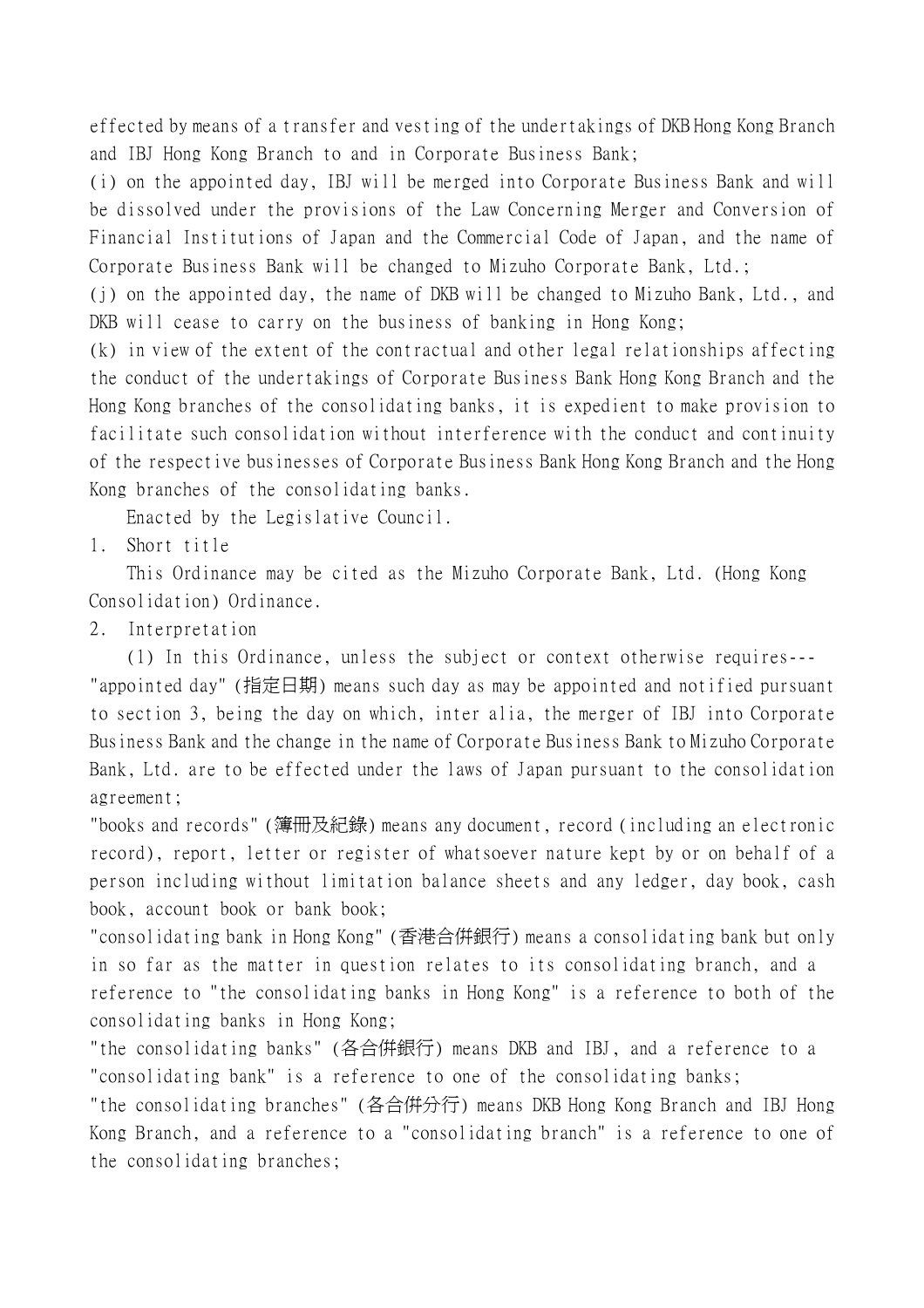"consolidation agreement" (合併協議) means the consolidation agreement dated 22 December 1999, governed by the laws of Japan and entered into by DKB, Corporate Business Bank and IBJ in relation, inter alia, to the reorganization and consolidation of the businesses carried on by DKB, Corporate Business Bank and IBJ according to customer segments and business functions (as amended or supplemented from time to time, including by implementing documents and agreements from time to time entered into);

"Corporate Business Bank" (實業商務銀行) means The Fuji Bank, Limited, a corporation organized under the laws of Japan, which name will be changed to Mizuho Corporate Bank, Ltd. on the appointed day;

"Corporate Business Bank Hong Kong Branch" (實業商務銀行香港分行) means---

(a) the business carried on by Corporate Business Bank in or from its branch in Hong Kong; and

(b) all existing property and liabilities of the Hong Kong branch of Corporate Business Bank of whatsoever nature as recorded in or created by any of the books and records of Corporate Business Bank and any other property and liabilities of the Hong Kong branch of Corporate Business Bank related thereto;

"customer" (客戶) means any person having a banking account, a loan account or other dealing, transaction, agreement or arrangement with Corporate Business Bank Hong Kong Branch or, as the case may be, a consolidating bank in Hong Kong;

"data protection principles" (保障資料原則) means any of the data protection principles set out in Schedule 1 to the Personal Data (Privacy) Ordinance (Cap. 486); "DKB" (第㆒勸業) means The Dai-Ichi Kangyo Bank, Limited, a corporation organized under the laws of Japan, which name will be changed to Mizuho Bank, Ltd. on the appointed day;

"DKB Hong Kong Branch" (第㆒勸業香港分行) means---

(a) the business carried on by DKB in or from its branch in Hong Kong; and (b) all existing property and liabilities of the Hong Kong branch of DKB of whatsoever nature as recorded in or created by any of the books and records of DKB and any other property and liabilities of the Hong Kong branch of DKB related thereto,

but, for avoidance of doubt, excluding the rights and liabilities of DKB under the consolidation agreement (in so far as such rights and liabilities relate to DKB Hong Kong Branch);

"electronic record" (電子紀錄) has the meaning assigned to it by section 2(1) of the Electronic Transactions Ordinance (Cap. 553);

"existing" (現有) means existing, outstanding or in force immediately before the appointed day;

"the Hong Kong branches of the consolidating banks" (各合併銀行的香港分行) means---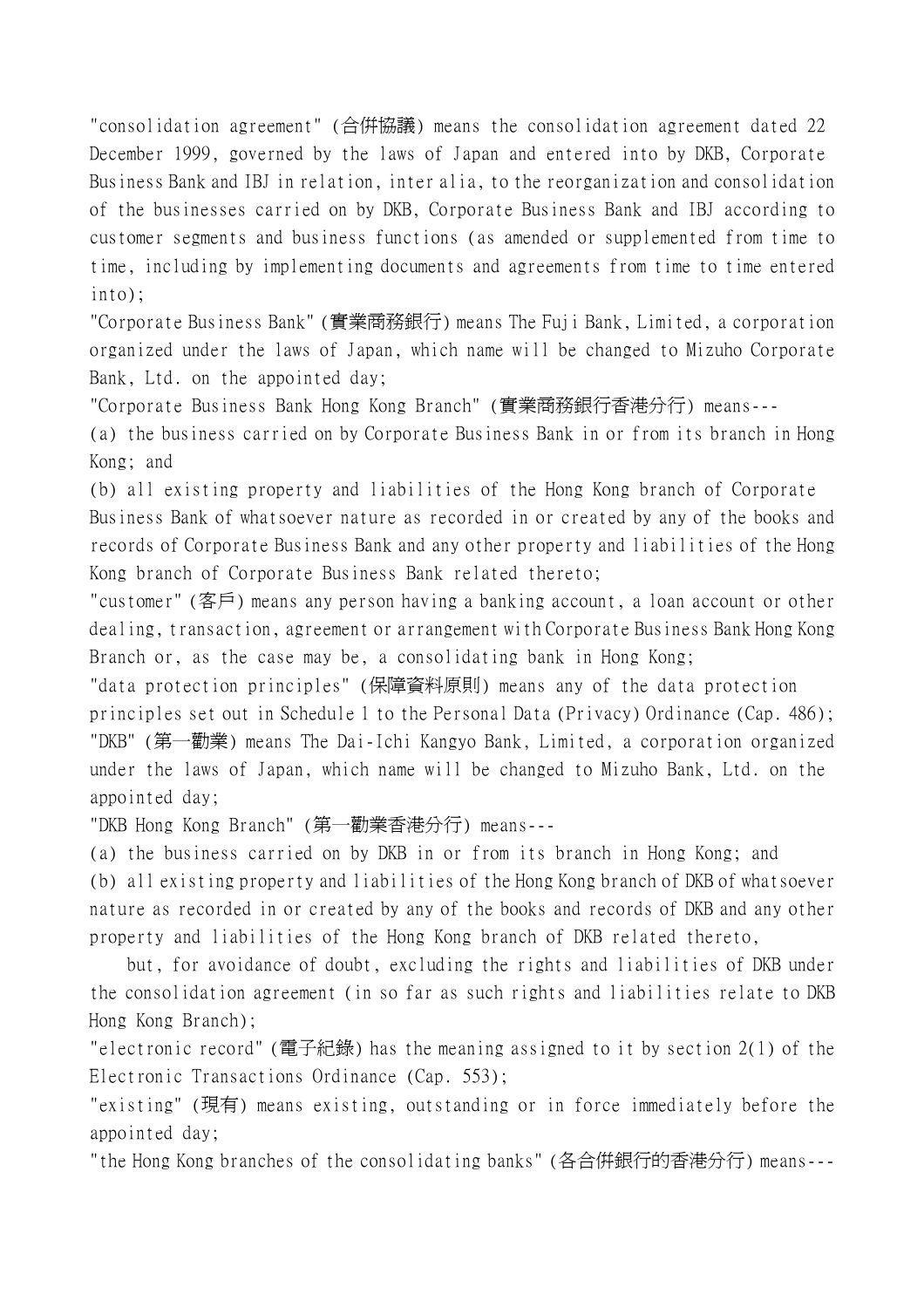(a) DKB Hong Kong Branch; and

(b) IBJ Hong Kong Branch;

"IBJ" (日本興業) means The Industrial Bank of Japan, Limited, a corporation organized under the laws of Japan;

"IBJ Hong Kong Branch" (日本興業香港分行) means---

(a) the business carried on by IBJ in or from its branch in Hong Kong; and

(b) all existing property and liabilities of the Hong Kong branch of IBJ of whatsoever nature as recorded in or created by any of the books and records of IBJ and any other property and liabilities of the Hong Kong branch of IBJ related thereto,

but, for avoidance of doubt, excluding the rights and liabilities of IBJ under the consolidation agreement (in so far as such rights and liabilities relate to IBJ Hong Kong Branch);

"liabilities" (法律責任) includes duties and obligations of every description (whether present or future, actual or contingent);

"Mizuho Financial Group" (瑞穗金融集團) means Mizuho Holdings and its subsidiaries; "Mizuho Holdings" (瑞穗控股) means Mizuho Holdings, Inc., a corporation organized under the laws of Japan;

"Privacy Commissioner" (私隱專員) means the Privacy Commissioner for Personal Data established under section 5(1) of the Personal Data (Privacy) Ordinance (Cap. 486); "property" (財產) means property and assets of every description wheresoever situate and rights of every description (whether present or future, actual or contingent), and includes property held on trust or in a fiduciary capacity and security interests, benefits and powers of every description;

"security interest" (抵押權益) includes a mortgage or charge (whether legal or equitable and including any sub-mortgage), debenture, bill of exchange, promissory note, guarantee, lien, pledge (whether actual or constructive), hypothecation, assignment by way of security, indemnity, right of set-off, flawed asset arrangement, agreement or undertaking (whether in writing or not) or other means (in each case made, granted, arising or subsisting under any applicable law) of securing payment or discharge of a debt or liability (whether present or future, actual or contingent), whether or not that interest is evidenced in writing;

"subsidiary" (附屬公司) has the meaning assigned to it by section 2 of the Companies Ordinance (Cap. 32);

"will" (遺囑) includes a codicil and any other testamentary writing.

(2) Any reference in the definitions of "DKB Hong Kong Branch", "Corporate Business Bank Hong Kong Branch", "IBJ Hong Kong Branch" and "the Hong Kong branches of the consolidating banks" to a branch or, as the case may be, branches is a reference to all places at which DKB or Corporate Business Bank or IBJ or the relevant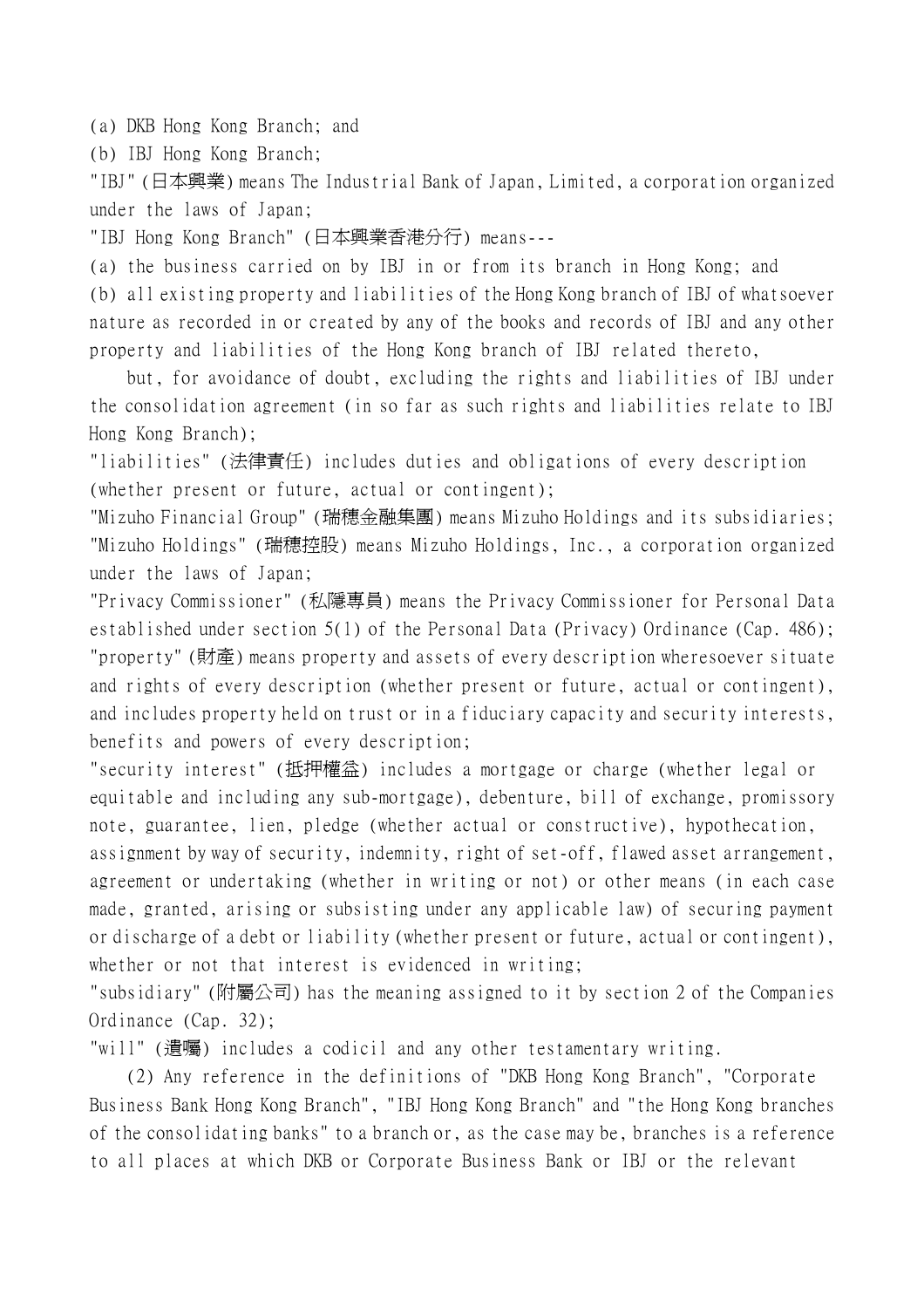consolidating bank or, as the case may be, the relevant consolidating banks carry on business in Hong Kong.

(3) Subject to any provision of this Ordinance to the contrary effect, any reference in this Ordinance to property or liabilities of Corporate Business Bank, a consolidating bank, a consolidating bank in Hong Kong or a consolidating branch is a reference to property or liabilities to which Corporate Business Bank, the consolidating bank, consolidating bank in Hong Kong or consolidating branch, as the case may be, is for the time being entitled or subject (whether beneficially or in any fiduciary capacity), wherever such property or liabilities are situated or arise and whether or not capable of being transferred or assigned by Corporate Business Bank, the consolidating bank, consolidating bank in Hong Kong or consolidating branch, as the case may be, and whether or not Corporate Business Bank, the consolidating bank, consolidating bank in Hong Kong or consolidating branch, as the case may be, is entitled to such property or subject to such liabilities under the laws of Hong Kong or under the laws of any country, territory or place outside Hong Kong.

(4) Any body politic or corporate and any other person or persons whose rights are affected by any of the provisions of this Ordinance shall be deemed to be mentioned herein.

(5) Subject to any provision of this Ordinance to the contrary effect, any reference in this Ordinance to Corporate Business Bank is a reference to Mizuho Corporate Bank, Ltd. from and after the appointed day.

3. Notice of appointed day

Corporate Business Bank shall give notice in the Gazette of the day expected to be the appointed day save that, in the event that such day proves not to be the appointed day for any reason, Corporate Business Bank shall give notice in the Gazette to that effect and shall again give notice in the Gazette of the next day expected to be the appointed day or, as the case may be, Corporate Business Bank shall give notice in the Gazette of the day which was the appointed day.

4. Vesting and recognition of vesting of the consolidating branches

(1) On the appointed day---

(a) DKB Hong Kong Branch shall by virtue of this Ordinance and without further act or deed be transferred to, and vest in, Corporate Business Bank to the intent that Corporate Business Bank shall succeed to DKB Hong Kong Branch as if in all respects Corporate Business Bank were the same person in law as DKB; and

(b) IBJ Hong Kong Branch shall by virtue of this Ordinance and without further act or deed be and shall be deemed for the purpose of Hong Kong law to be transferred to, and vest in, Corporate Business Bank to the intent that Corporate Business Bank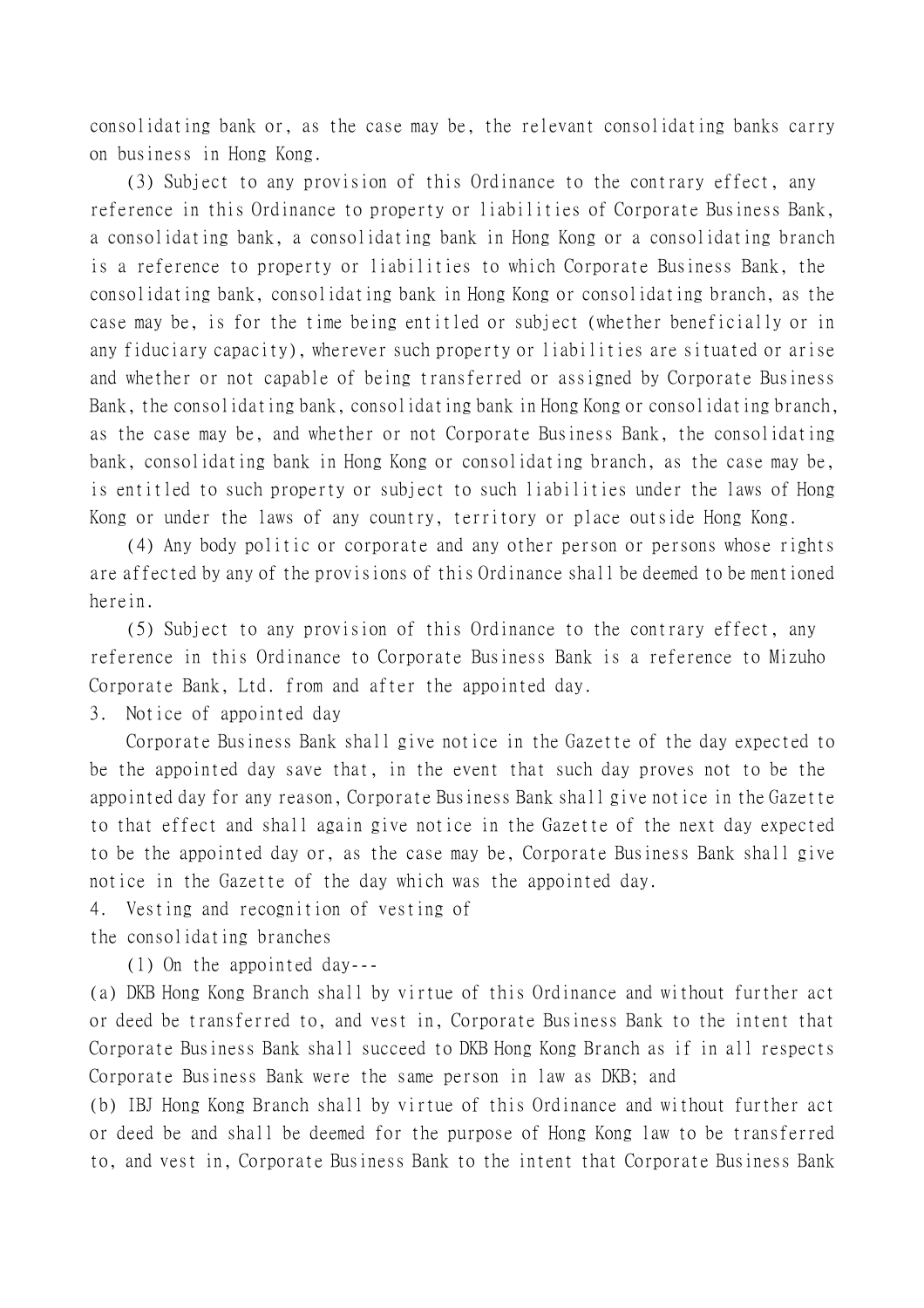shall succeed to IBJ Hong Kong Branch as if in all respects Corporate Business Bank were the same person in law as IBJ.

(2) In relation to any matter referred to in subsection (1), subsection (1) shall be deemed to have effect for the purposes of Hong Kong law notwithstanding that neither of the consolidating banks is a company incorporated in Hong Kong.

(3) Where the transfer and vesting of any property or liabilities forming part of a consolidating branch is governed otherwise than by the laws of Hong Kong, the consolidating bank in question shall, if Corporate Business Bank so requires, as soon as is practicable after the appointed day, take all necessary steps for the purpose of securing the effective transfer and vesting thereof to and in Corporate Business Bank and, pending such transfer and vesting, shall (as regards any property governed otherwise than by the laws of Hong Kong) hold such property in trust absolutely for Corporate Business Bank.

#### 5. Trust property and wills

(1) Any property vested or deemed to be vested in Corporate Business Bank by virtue of this Ordinance which immediately before the appointed day was held by a consolidating bank in Hong Kong, whether alone or jointly with any other person, as trustee or custodian trustee of any trust deed, settlement, covenant, agreement or will (whether originally so appointed or not, and whether appointed under hand or seal, or by order of any court or otherwise), or as executor of the will, or administrator of the estate, of a deceased person or as judicial trustee appointed by order of any court, or in any other fiduciary capacity, shall, on and from the appointed day, be held by Corporate Business Bank alone or, as the case may be, jointly with such other person, in the same capacity upon the trusts, and with and subject to the powers, provisions and liabilities, applicable thereto respectively.

(2) Any existing instrument or order of any court under or by virtue of which any property became vested in a consolidating bank in Hong Kong in any such fiduciary capacity as is referred to in subsection (1) (including in the case of a will any grant of probate thereof), and any provision in such instrument or order, or any existing contract or arrangement, for the payment to, or retention by, a consolidating bank in Hong Kong of remuneration for its services in any such fiduciary capacity, shall, on and from the appointed day, be construed and have effect, so far as the context permits, as if for any reference therein to the consolidating bank in Hong Kong other than a reference (however worded and whether express or implied) to terms and conditions of, or to a scale of fees of, the consolidating bank in Hong Kong, there were substituted a reference to Corporate Business Bank provided always that this subsection shall not prevent Corporate Business Bank from varying the remuneration or scale of fees payable in accordance with the terms of the relevant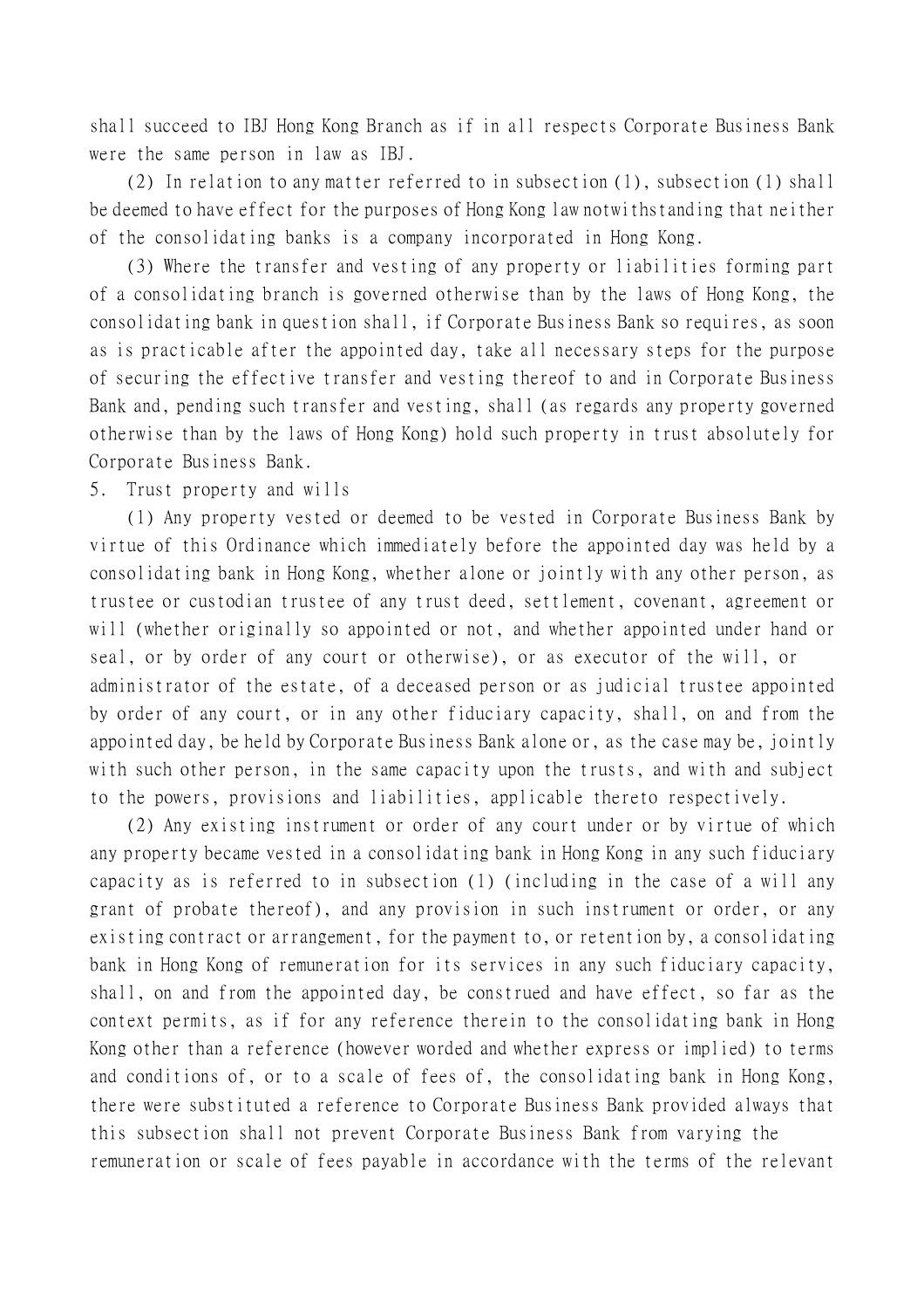instrument or order.

(3) Any will made before the appointed day which has not been proved in Hong Kong before the appointed day, and any will made on or after the appointed day, being a will which appoints a consolidating bank in Hong Kong to be an executor, trustee or recipient of any property as trustee, shall, on and from the appointed day, be construed and have effect as if for any reference therein to such bank as such executor, trustee or recipient or otherwise in connection with such appointment, not being a reference (however worded and whether express or implied) to terms and conditions of, or to a scale of fees of, such bank, there were substituted a reference to Corporate Business Bank.

(4) No testamentary gift shall be adeemed by reason only of the operation of any of the provisions of this Ordinance.

6. Supplementary provisions

Without prejudice to the generality of any other provision of this Ordinance but subject to any provision of this Ordinance to the contrary effect, the following provisions of this section shall have effect---

(a) All existing contracts, agreements, insurance policies, options, novations, certificates, awards, land grants, conveyances, deeds, leases, licences, notices, permits, guarantees, documents granting or comprising any security interest, bonds, indemnities, mandates, instructions and other instruments and undertakings entered into by, made with, given to or by or addressed to a consolidating bank in Hong Kong (whether alone or with any other person and whether as principal or agent and whether in writing or not) shall be construed and have effect on and from the appointed day as  $if---$ 

(i) Corporate Business Bank had been a party thereto instead of such consolidating bank in Hong Kong;

(ii) for any reference (however worded and whether express or implied) to such consolidating bank in Hong Kong there were substituted, as respects anything falling to be done on or after the appointed day, a reference to Corporate Business Bank;

(iii) any reference (however worded and whether express or implied) to the directors or to any director, officer or employee of such consolidating bank in Hong Kong were, as respects anything falling to be done on or after the appointed day, a reference to the directors of Corporate Business Bank or, as the case may require, to such director, officer or employee of Corporate Business Bank as Corporate Business Bank may appoint for that purpose or, in default of appointment, to the director, officer or employee of Corporate Business Bank who corresponds as nearly as may be to the first-mentioned director, officer or employee:

Provided that this paragraph shall not apply to the consolidation agreement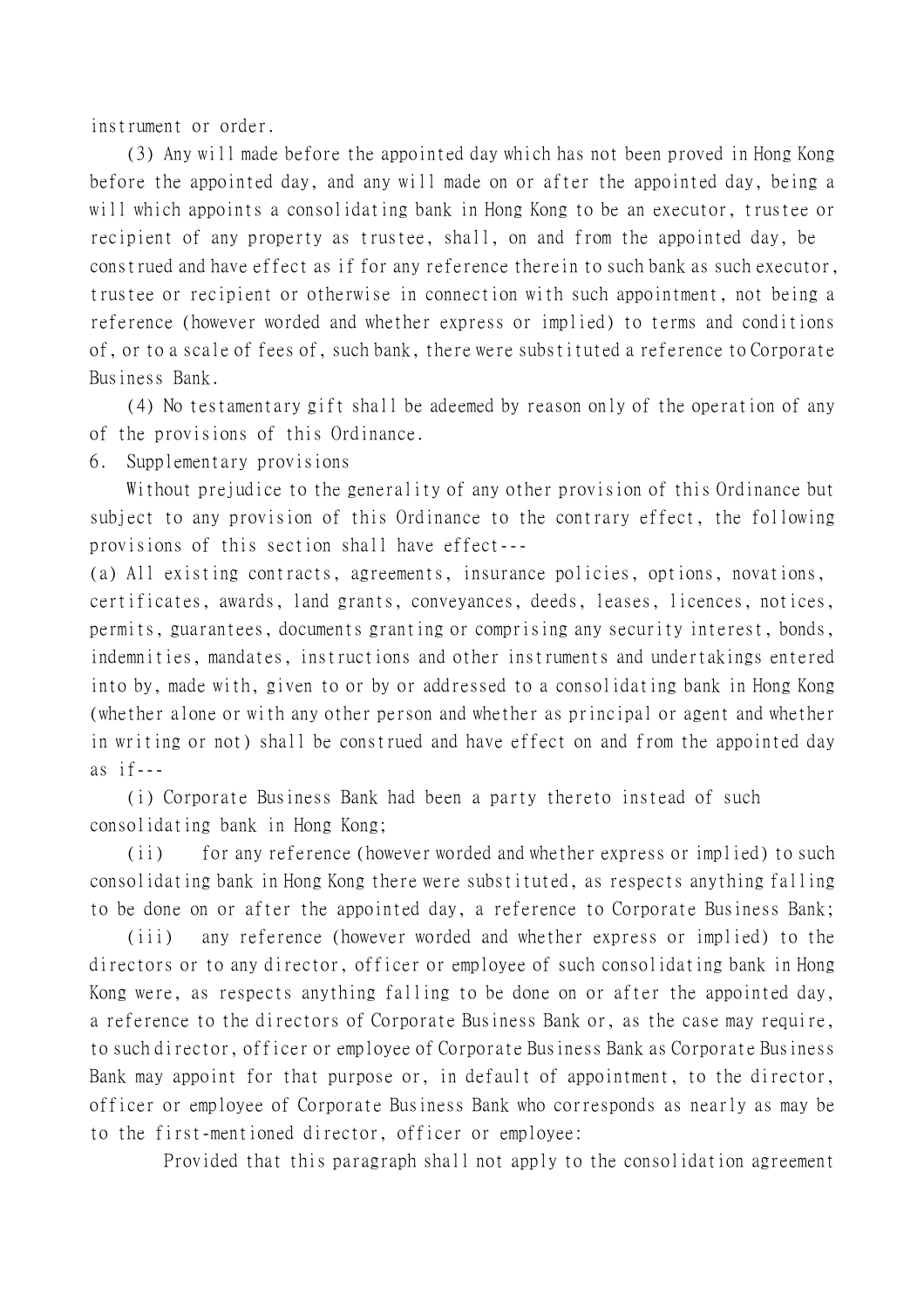or any agreement made or expressed to be made pursuant or supplemental or in implementation thereto or thereof.

(b) Paragraph (a)(ii) shall, subject to the provisions of section 17, apply to any statutory provision, to any provision of any existing contract to which a consolidating bank in Hong Kong was not a party and to any provision of any other existing document (not being a contract or a will) as they apply to a contract to which that paragraph applies.

(c) Any account between a consolidating bank in Hong Kong and a customer shall, on the appointed day, be transferred to Corporate Business Bank and become an account between Corporate Business Bank and such customer subject to the same conditions and incidents as theretofore; and each such account shall be deemed for all purposes to be a single continuing account; and any existing contracts, agreements, insurance policies, options, novations, certificates, awards, land grants, conveyances, deeds, leases, licences, notices, permits, guarantees, documents granting or comprising any security interest, bonds, indemnities, mandates, instructions and other instruments and undertakings entered into by, made with, given to or by or addressed to a consolidating bank in Hong Kong (whether alone or with any other person and whether as principal or agent and whether in writing or not), shall be construed and have effect on and from the appointed day as if any reference (however worded and whether express or implied) to such account between such consolidating bank in Hong Kong and a customer there were substituted, as respects anything falling to be done on or after the appointed day, and so far as the context permits, a reference to the continuing account between Corporate Business Bank and such customer:

Provided that nothing in this Ordinance shall affect any right of Corporate Business Bank or of any customer to vary the conditions or incidents subject to which any account is kept.

(d) Any existing instruction, order, direction, mandate, power of attorney,

authority, undertaking or consent (whether in writing or not and whether or not in relation to an account) given to or by a consolidating bank in Hong Kong, either alone or jointly with another person, shall apply and have effect on and from the appointed day, as if given to or by Corporate Business Bank or, as the case may be, to or by Corporate Business Bank jointly with such other person.

(e) Any negotiable instrument or order for payment of money drawn on, or given to, or accepted or endorsed by, a consolidating bank in Hong Kong, or payable at any place of business of a consolidating bank in Hong Kong, whether so drawn, given, accepted or endorsed before, on or after the appointed day, shall have the same effect on and from the appointed day, as if it had been drawn on, or given to, or accepted or endorsed by Corporate Business Bank, or were payable at the same place of business of Corporate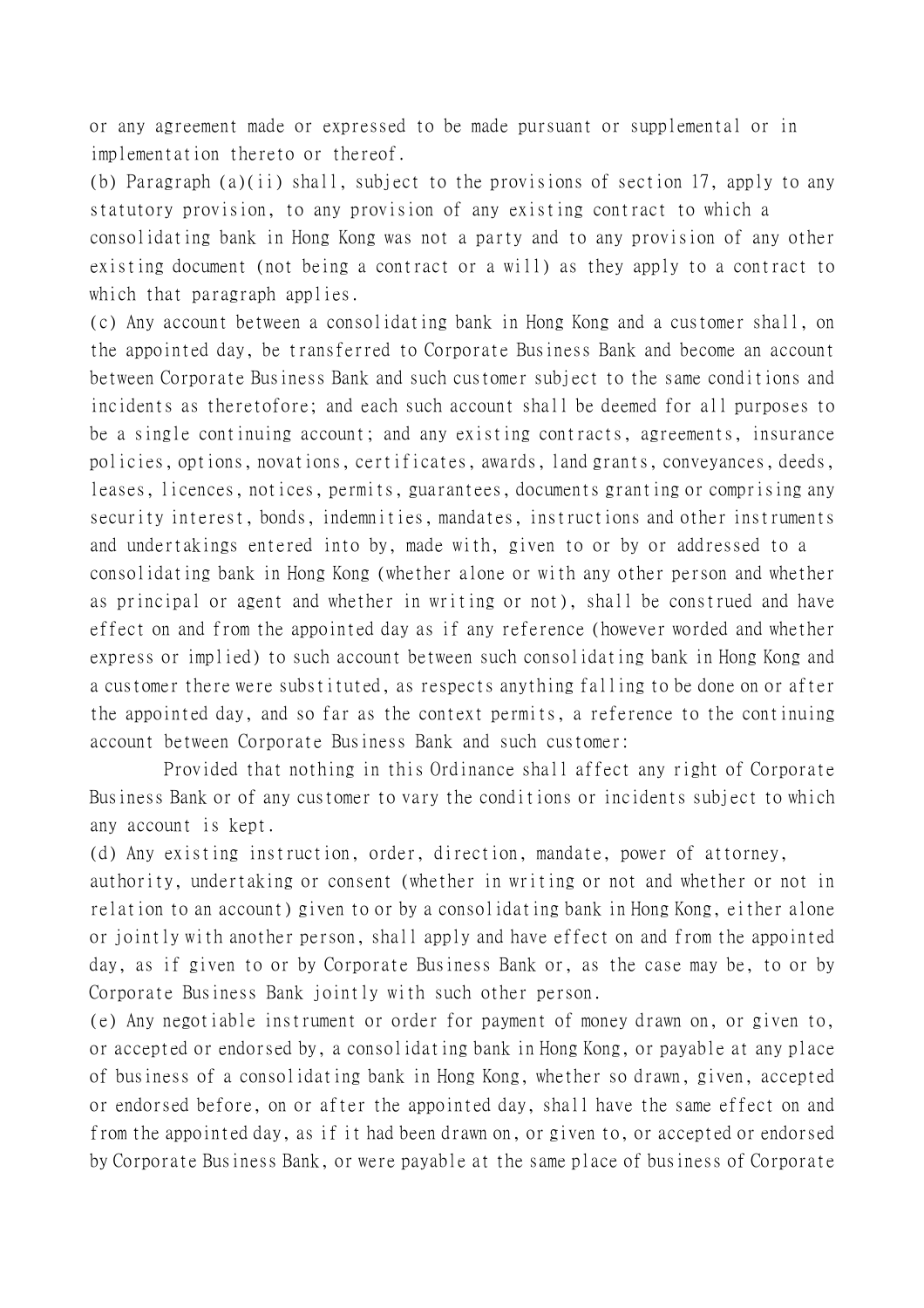Business Bank.

(f) The custody of any document or record, goods or other thing held by a consolidating bank in Hong Kong as bailee shall pass to Corporate Business Bank on the appointed day, and the rights and obligations of the consolidating bank in Hong Kong under any contract of bailment relating to any such document or record, goods or thing shall on that day become rights and obligations of Corporate Business Bank.

(g) (i) Any security interest held immediately before the appointed day by a consolidating bank in Hong Kong, or by a nominee or agent of or trustee for a consolidating bank in Hong Kong, as security for the payment or discharge of any liability shall, on and from the appointed day, be held by, or, as the case may require, by that nominee, agent or trustee for, Corporate Business Bank, and be available to Corporate Business Bank (whether for its own benefit or for the benefit of any other person) as security for the payment or discharge of that liability.

(ii) In relation to any security interest vested or deemed to be vested in Corporate Business Bank in accordance with the provisions of this Ordinance and any liability thereby secured, Corporate Business Bank shall be entitled to the rights and priorities and be subject to the obligations and incidents to which the consolidating bank in Hong Kong in question would have been entitled and subject if it had continued to hold the security interest.

(iii) Without prejudice to the generality of subparagraph (ii), in any case where any existing liability subsists between a consolidating bank in Hong Kong and Corporate Business Bank or between the consolidating banks in Hong Kong, in respect of which a consolidating bank in Hong Kong or Corporate Business Bank, or a nominee or agent of or trustee for a consolidating bank in Hong Kong or Corporate Business Bank holds a security interest, that liability shall, for the purpose of enforcing or realizing that security interest, be deemed to continue in effect notwithstanding the vesting or deemed vesting of the consolidating branches in Corporate Business Bank.

(iv) Any security interest referred to in subparagraph (i), (ii) or (iii) and which extends to future advances or liabilities

shall, on and from the appointed day, be available to Corporate Business Bank (whether for its own benefit or

for the benefit of any other person) as security for the payment or discharge of future advances and liabilities to the same extent and in the same manner in all respects as future advances by, or liabilities to, a consolidating bank in Hong Kong were secured thereby immediately before that day.

(v) Notwithstanding subparagraph (i), where immediately before the appointed day any security interest would not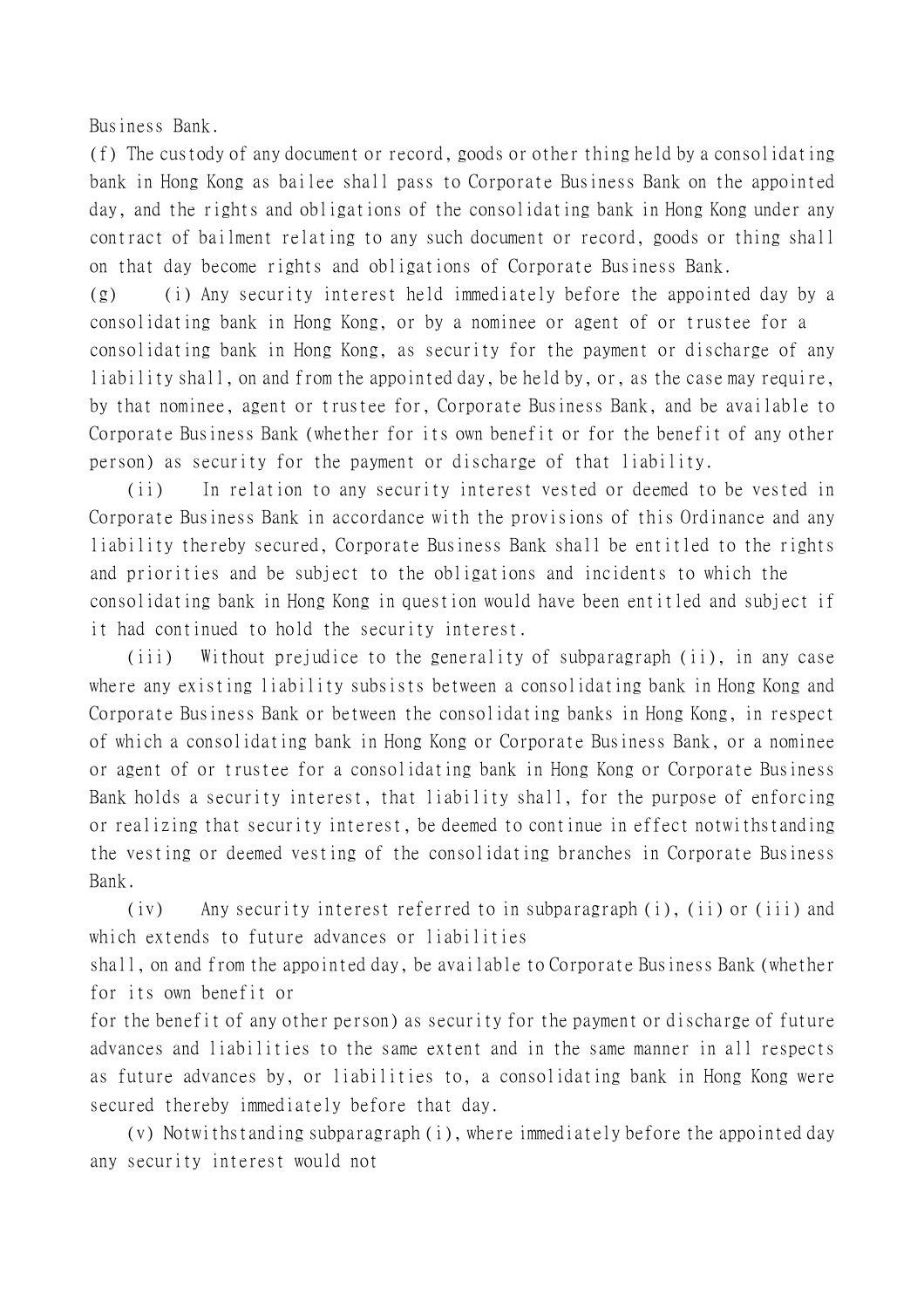be available to Corporate Business Bank as security for

the payment or discharge of any liability owing to it,

or to any consolidating bank in Hong Kong as security

for the payment or discharge of any liability owing to it, such security interest shall not become available to Corporate Business Bank as security for such liability on and from the appointed day by virtue only of this Ordinance, unless---

(A) the terms of such security interest expressly provide otherwise;

(B) Corporate Business Bank or the relevant consolidating bank obtains the written consent of the person or persons who granted or, if different, the person or persons for the time being liable as security provider under, such security interest; or (C) such security interest arises at general law.

(vi) Notwithstanding subparagraph (ii), where immediately before the appointed day, Corporate Business Bank would not, in respect of any liability owing to it, be entitled to the rights and priorities in relation to any security interest then in existence, or any consolidating bank in Hong Kong would not, in respect of any liability owing to it, be entitled to the rights and priorities in relation to any security interest then in existence, Corporate Business Bank shall not, in respect of such liability, be entitled to such rights and priorities on and from the appointed day by virtue only of this Ordinance, unless---

(A) the terms of such security interest expressly provide otherwise;

(B) Corporate Business Bank or the relevant consolidating bank obtains the written consent of the person or persons who granted or, if different, the person or persons for the time being liable as security provider under, such security interest; or (C) such security interest arises at general law.

(h) (i) Where by virtue of this Ordinance any right or liability of a

consolidating bank in Hong Kong is deemed to become a right or liability of Corporate Business Bank, Corporate Business Bank and all other persons shall, on and from the appointed day, have the same rights, powers and remedies (and in particular the same rights and powers as to taking or resisting legal proceedings or making or resisting applications to any authority) for ascertaining, perfecting or enforcing that right or liability as if it had at all times been a right or liability of Corporate Business Bank; and any legal proceedings or application to any authority existing or pending immediately before the appointed day by or against a consolidating bank in Hong Kong may be continued by or against Corporate Business Bank.

(ii) Where any right or liability of a consolidating bank in Hong Kong was before the appointed day the subject of arbitral proceedings to which the relevant consolidating bank in Hong Kong was a party, Corporate Business Bank shall on and from the appointed day automatically be substituted for such consolidating bank in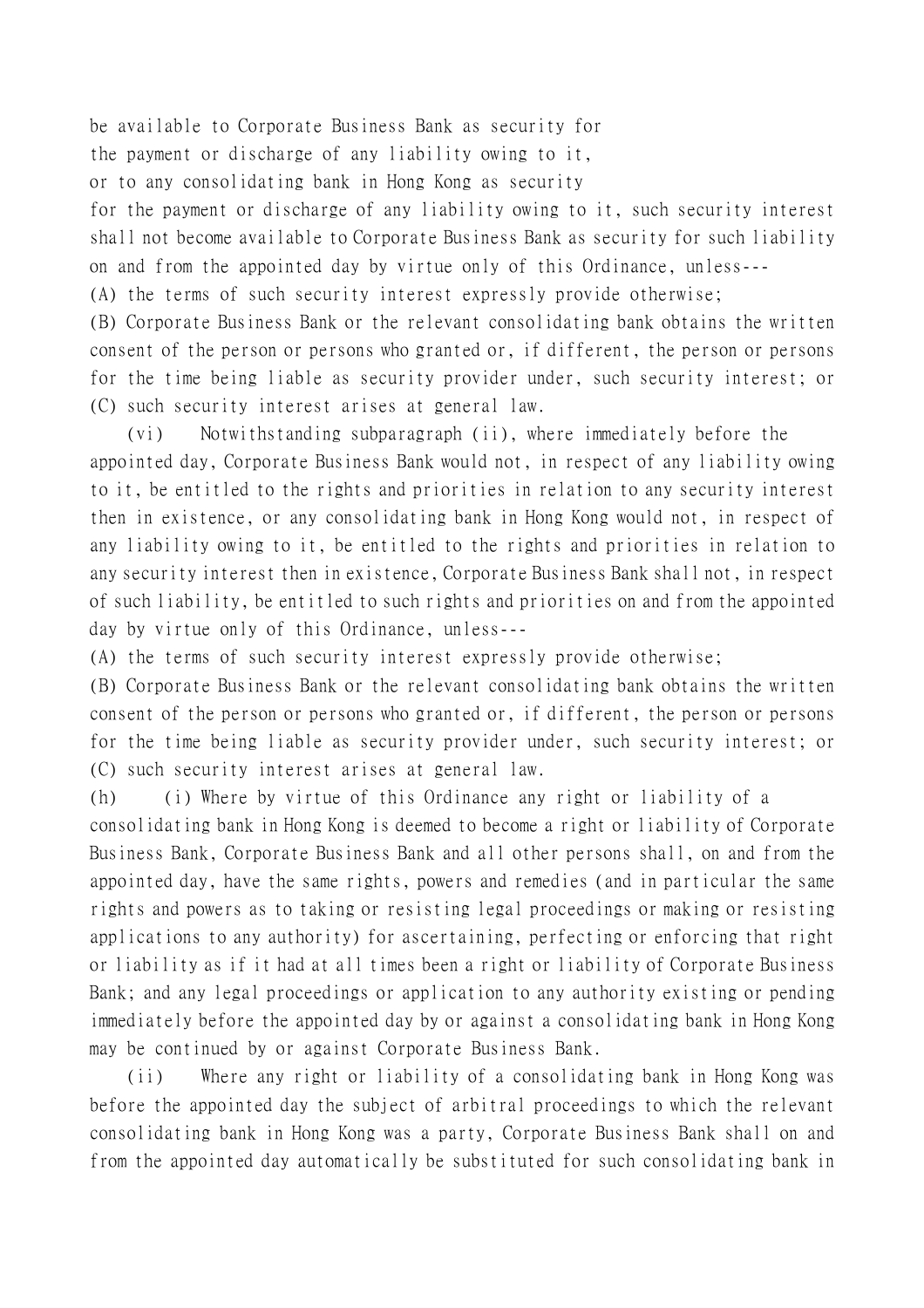Hong Kong as a party to those proceedings, without the need for consent from any other party or from the arbitrator.

(i) Any judgment or award obtained by or against a consolidating bank in Hong Kong and not fully satisfied before the appointed day shall from that day, to the extent to which it is or was immediately before the appointed day enforceable by or against such consolidating bank in Hong Kong, become enforceable by or against Corporate Business Bank.

(j) Any court order which applies to a consolidating bank in Hong Kong shall from the appointed day apply to Corporate Business Bank instead of to such consolidating bank in Hong Kong.

(k) Nothing in this Ordinance shall terminate or prejudicially affect the appointment, authority, rights or powers of any receiver or of any receiver and manager appointed by a consolidating bank in Hong Kong, whether alone or with others, before the appointed day.

(l) The Privacy Commissioner may, on and from the appointed day, exercise in respect of Corporate Business Bank any power under the Personal Data (Privacy) Ordinance (Cap. 486) which he could have immediately before the appointed day exercised in respect of a consolidating bank in Hong Kong in respect of a breach or alleged breach by the consolidating bank in Hong Kong of that Ordinance or the data protection principles; but the transfer to, and vesting or deemed vesting in, Corporate Business Bank by this Ordinance of the consolidating branches, and any disclosure to Corporate Business Bank of any information in contemplation or as a result thereof, shall not amount to a breach of any duty of confidentiality to which a consolidating bank in Hong Kong is subject immediately before the appointed day or to a contravention by Corporate Business Bank or a consolidating bank in Hong Kong of the Personal Data (Privacy) Ordinance (Cap. 486) or the data protection principles.

7. Contracts of employment

(1) Section 6(a) shall apply to a contract for the employment of any person by a consolidating bank in Hong Kong and employment with a consolidating bank in Hong Kong and Corporate Business Bank under any such contract shall be deemed for all purposes to be a single continuing employment.

(2) No director or auditor of a consolidating bank shall by virtue only of this Ordinance become a director or auditor, as the case may be, of Corporate Business Bank.

8. Pensions, provident funds and gratuity benefits

(1) The deeds and rules constituting or relating to the pension fund schemes and the provident fund schemes established in Hong Kong in respect of the employees of the consolidating banks in Hong Kong and the gratuity benefits payable by the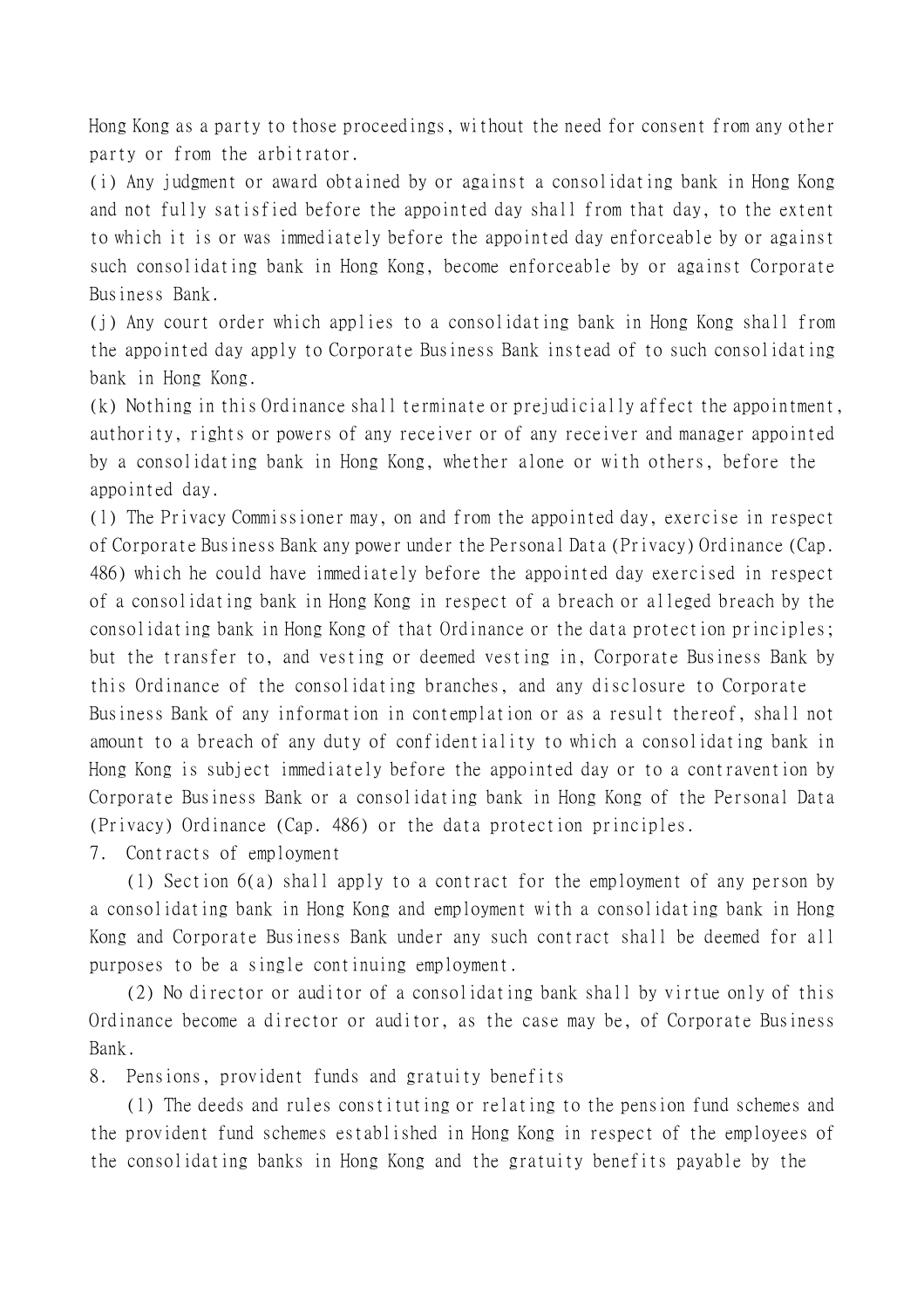consolidating banks in Hong Kong shall, on and from the appointed day, be construed and have effect, so far as the context permits, as if for any reference therein to the consolidating banks in Hong Kong there were substituted a reference to Corporate Business Bank.

(2) No officer or employee of a consolidating bank in Hong Kong who becomes or is deemed to become an officer or employee of Corporate Business Bank by virtue of this Ordinance shall, by virtue only of this Ordinance, be entitled to participate in any pension fund schemes or provident fund schemes of or gratuity benefits payable by Corporate Business Bank, and no existing officer or employee of Corporate Business Bank shall, by virtue only of this Ordinance, be entitled to participate in any pension fund schemes or provident fund schemes established in Hong Kong in respect of the employees of the consolidating banks in Hong Kong or any gratuity benefits payable by the consolidating banks in Hong Kong.

9. Waiver of prohibition of merger

(1) Any provision contained in any contract or document to which any of the consolidating banks or Corporate Business Bank or any of their respective subsidiaries is a party and which prohibits or has the effect of prohibiting the transactions referred to in this Ordinance, including but not limited to the transfer and vesting or deemed transfer and vesting of the consolidating branches in Corporate Business Bank shall be deemed by this Ordinance to have been waived.

(2) Any provision contained in any contract or document to the effect that a breach of contract or a default shall occur or be deemed to occur as a result of the transactions referred to in this Ordinance, including but not limited to the transfer and vesting or deemed transfer and vesting of the consolidating branches in Corporate Business Bank, and to which any of the consolidating banks or Corporate Business Bank or any of their respective subsidiaries is a party shall be deemed by this Ordinance to have been waived.

10. Evidence: books and documents

(1) All books and other documents which would, before the appointed day, have been evidence in respect of any matter for or against a consolidating bank in Hong Kong shall be admissible in evidence in respect of the same matter for or against Corporate Business Bank from and after the appointed day.

(2) In this section, "documents" (文件) has the same meaning as in section 46 of the Evidence Ordinance (Cap. 8).

11. Part III of Evidence Ordinance (Cap. 8)

(1) On and from the appointed day, Part III of the Evidence Ordinance (Cap. 8) shall apply to the banker's records of the consolidating banks in Hong Kong vested or deemed to be vested in Corporate Business Bank by virtue of this Ordinance, and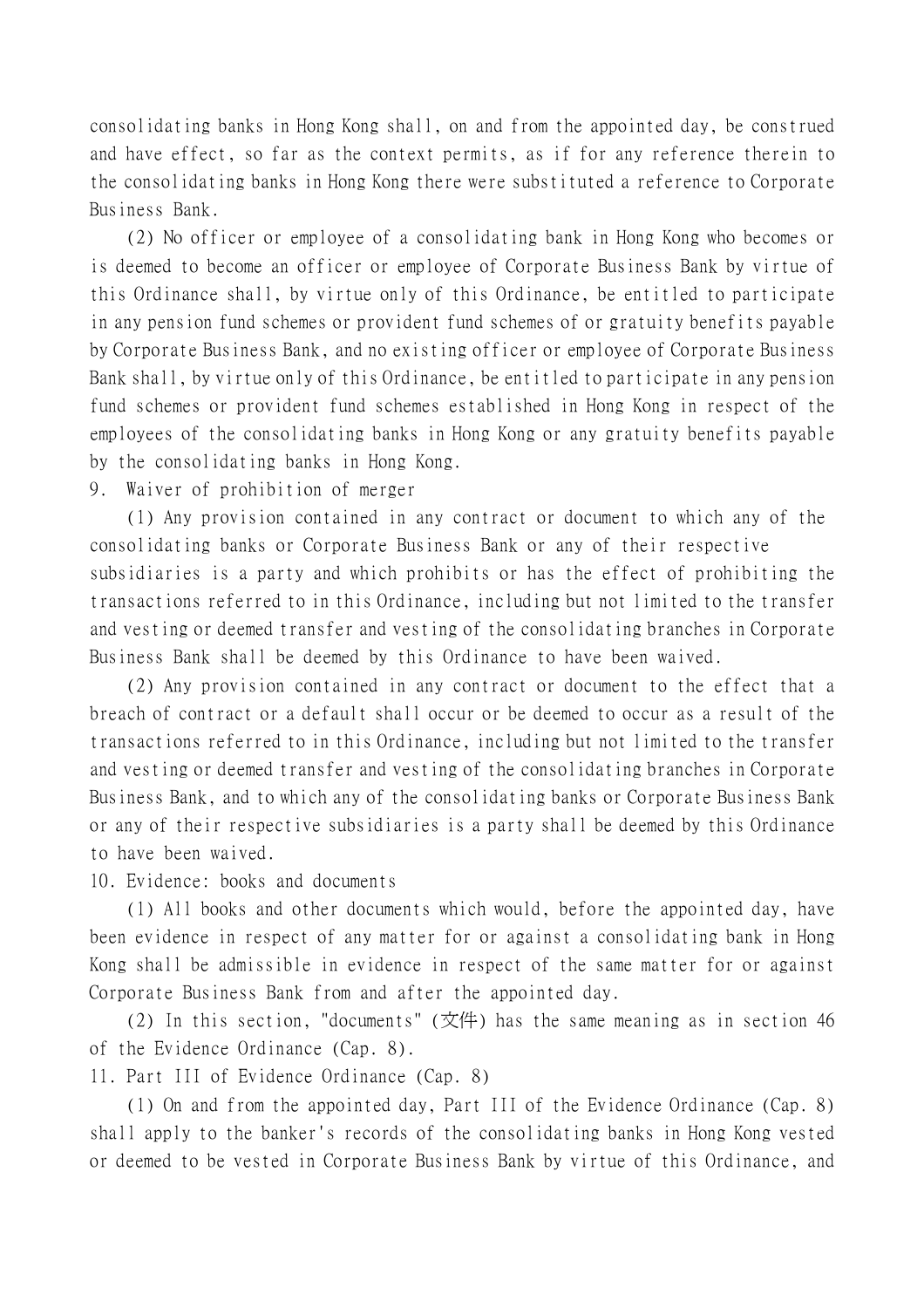to entries made in those records before the appointed day, as if such records were the records of Corporate Business Bank.

(2) For the purposes of section 20 of the Evidence Ordinance (Cap. 8), banker's records which are deemed to have become the banker's records of Corporate Business Bank by virtue of this Ordinance shall be deemed to have been the ordinary banker's records of Corporate Business Bank at the time of the making of any entry therein which purports to have been made before the appointed day, and any such entry shall be deemed to have been made in the usual and ordinary course of business.

(3) For the purposes of sections 40 and 41 of the Evidence Ordinance (Cap. 8), documents previously in the custody or control of the consolidating banks in Hong Kong shall by virtue of this Ordinance be deemed to be documents previously in the custody or control of Corporate Business Bank.

(4) In this section, "banker's records" (銀行紀錄) shall be construed in accordance with section 2 of the Evidence Ordinance (Cap. 8).

12. Evidence of vesting

(1) The production of a Government Printer's copy of this Ordinance shall, for all purposes, be conclusive evidence of the vesting or deemed vesting of the consolidating branches in Corporate Business Bank in accordance with the provisions of this Ordinance.

(2) Without prejudice to the generality of subsection (1)---

(a) a Government Printer's copy of this Ordinance, together with such evidence of publication of notice of the appointed day shall, in relation to any registered securities transferred to, and vested or deemed to be vested in, Corporate Business Bank by virtue of this Ordinance, operate for all purposes as a duly executed instrument of transfer in respect of the transfer of such registered securities from the consolidating banks in Hong Kong to Corporate Business Bank;

(b) any deed or other document made or executed on or after the appointed day, whereby Corporate Business Bank or a consolidating bank in Hong Kong, whether alone or jointly with any other person, conveys or transfers, or purports to convey or transfer, to any person (whether for consideration or not), or applies to be registered as the holder or proprietor of, any property held by a consolidating bank in Hong Kong immediately before the appointed day, whether alone or jointly with any other person, shall be sufficient evidence that the interest of the consolidating banks in Hong Kong in that property is vested or deemed to be vested in Corporate Business Bank under this Ordinance;

(c) where there is any other transaction or purported transaction by Corporate Business Bank or a consolidating bank in Hong Kong on or after the appointed day in connection with, or in relation to, any property or liabilities which are property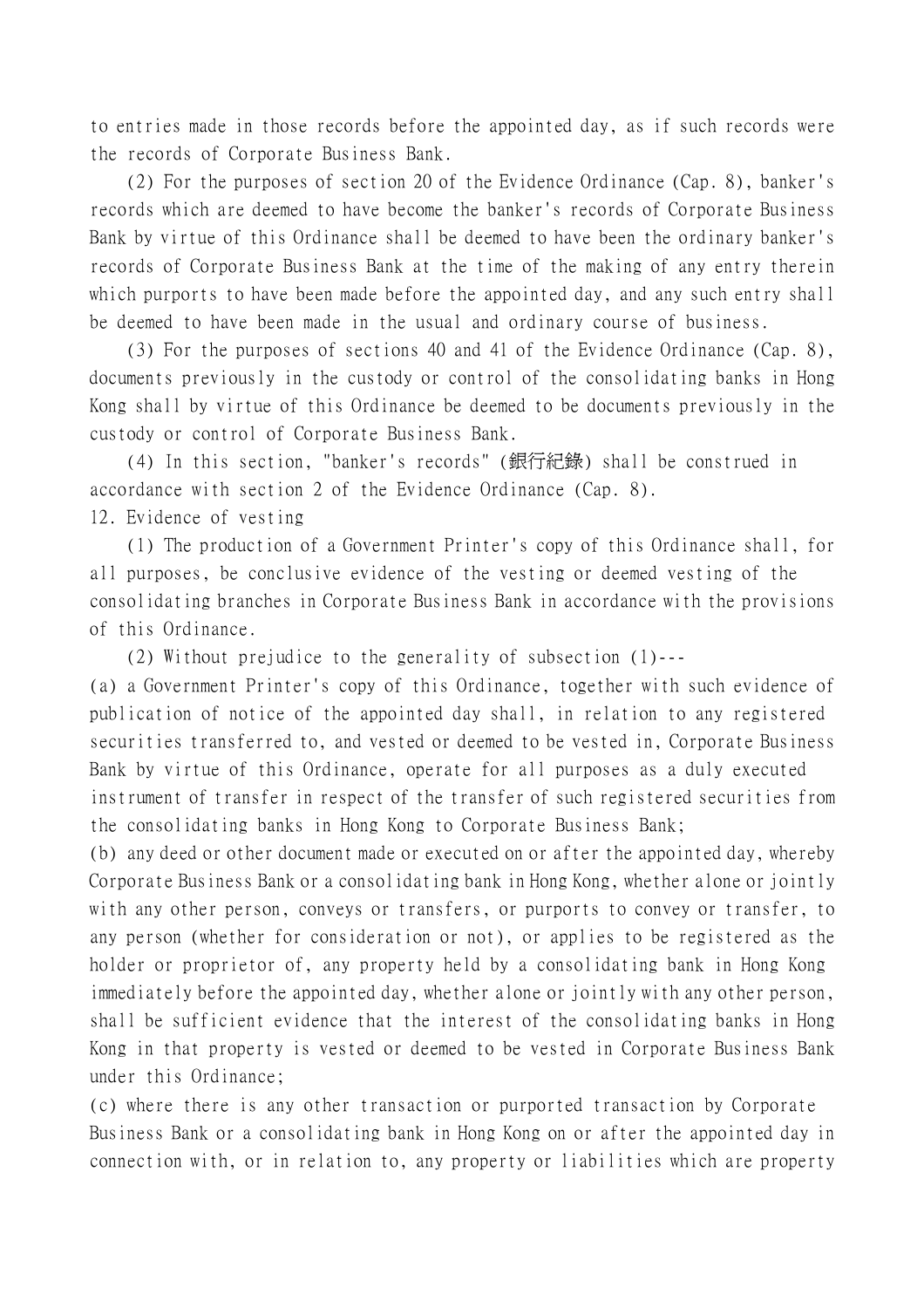or liabilities of the consolidating banks in Hong Kong immediately before that day, it shall be deemed in favour of any other party to the transaction, or any person claiming through or under him, that Corporate Business Bank has full power and authority for that transaction as if the property or liabilities were vested or deemed to be vested in it under this Ordinance;

(d) a certificate given by or on behalf of Corporate Business Bank at any time on or after the appointed day, that any property or liabilities specified in the certificate (which property or liabilities immediately before the appointed day are property or liabilities of a consolidating bank in Hong Kong) is or are or, as the case may be, is or are not at the date so specified vested or deemed to be vested in Corporate Business Bank under this Ordinance, shall be conclusive evidence for all purposes of the fact so certified;

(e) nothing in paragraphs (c) and (d) shall affect the liability of Corporate Business Bank and the consolidating banks in Hong Kong to each other in respect of anything done, or purporting to have been done, by any of them in connection with, or in relation to, any property or liabilities; and

(f) in this subsection---

"convey" (轉易) includes mortgage, charge, lease, assent, vest by way of vesting declaration or vesting instrument, disclaim, release or otherwise assure;

"registered securities" (註冊證券) means shares, stocks, debentures, loans, bonds, units of a unit trust scheme or other shares of the investments subject to the trusts of such a scheme, and other securities of any description which are transferable and the holders of which are entered in a register (whether maintained in Hong Kong or not).

(3) Corporate Business Bank shall register or cause to be registered in the Land Registry a Government Printer's copy of this Ordinance in respect of the vesting or deemed vesting in Corporate Business Bank of the relevant property of the consolidating banks in Hong Kong.

(4) Nothing in this section applies to any property falling within section  $4(3)$ .

13. Interests in land

(1) The vesting and deemed vesting in Corporate Business Bank of an interest in land by virtue of this Ordinance shall not---

(a) constitute an acquisition, disposal, assignment, transfer or parting with possession of that interest for the purposes of section  $53(4)(a)$  or  $(7)(a)$ ,  $119E(2)$ or 119H(1)(a) of the Landlord and Tenant (Consolidation) Ordinance (Cap. 7); or (b) constitute an assignment or underlease of, or an agreement to assign or underlet, that interest for the purposes of section  $6(1)(b)$  of the Landlord and Tenant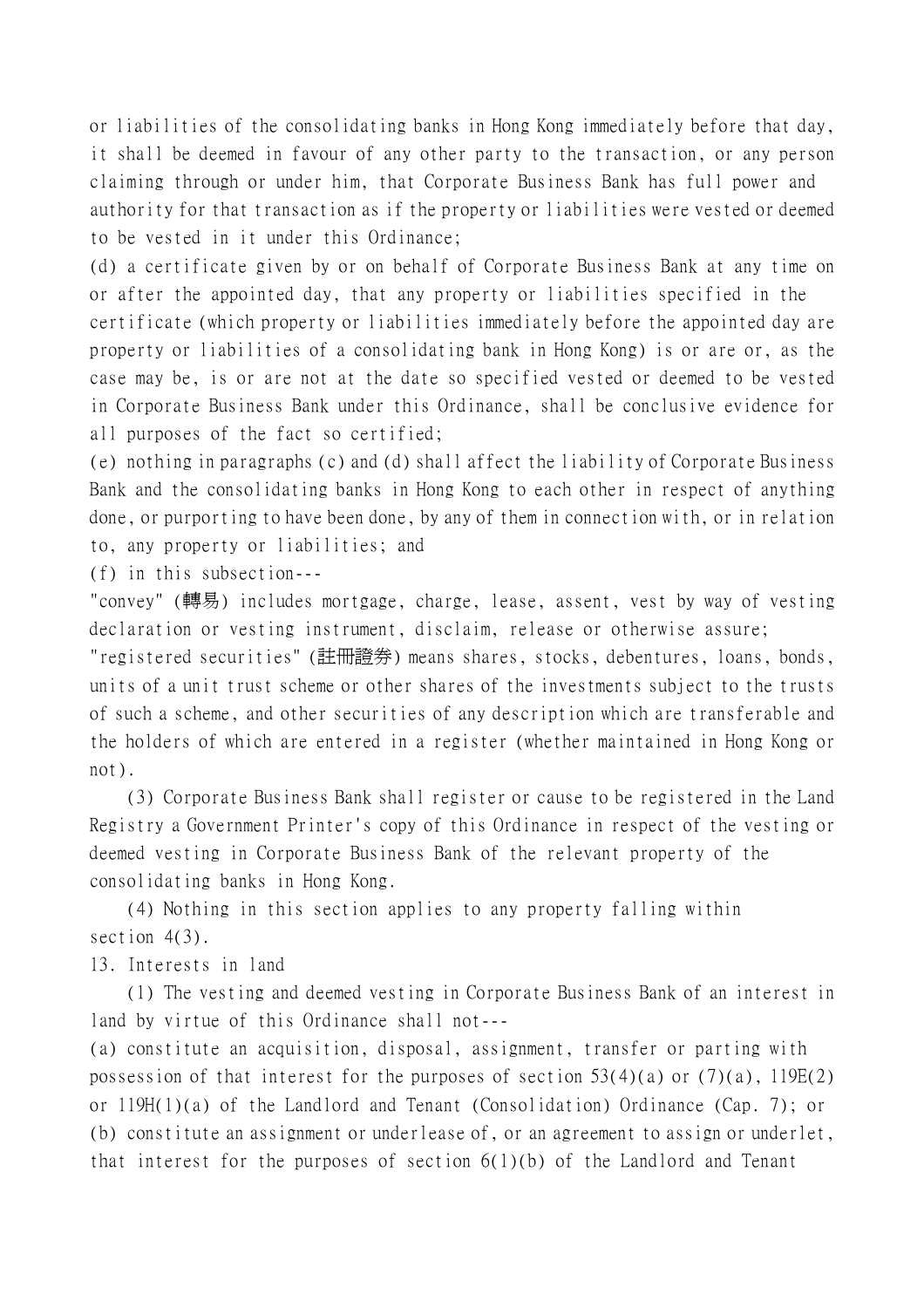(Consolidation) Ordinance (Cap. 7); or

(c) constitute an assignment, transfer, devolution, parting with possession, dealing with or other disposition of that interest for the purposes of any provision contained in any instrument concerning or affecting that interest; or

(d) operate as a breach of covenant or condition against alienation; or

(e) give rise to any forfeiture, damages or other right of action; or

(f) invalidate or discharge any contract or security interest; or

(g) operate so as to merge any leasehold interest in the reversion expectant on it; or

(h) extinguish, affect, vary, diminish or postpone any priority of that interest, whether under the Land Registration Ordinance (Cap. 128), at law or in equity.

(2) All existing registration of any interest in land in the name of a consolidating bank in Hong Kong (whether alone or with any other person) shall be construed and have effect on and from the appointed day as if Corporate Business Bank had been entered on the land register instead of such consolidating bank. 14. Completion and deduction of title of property

To enable Corporate Business Bank to complete title, if thought fit, to any property transferred to it or vested or deemed to be vested in it by virtue of this Ordinance by notice of title, deed, instrument or otherwise, or to deduce title, this Ordinance shall be deemed to be, and may be used as, an assignment or assignation, conveyance, transfer or, as the case may be, general disposition of such property in favour of Corporate Business Bank.

15. Accounting treatment of Corporate Business Bank and the consolidating banks in Hong Kong

(1) On and from the appointed day, by virtue of this Ordinance and notwithstanding the provisions of any other Ordinance, the balance sheets and profit and loss accounts of the consolidating banks in Hong Kong and Corporate Business Bank for the financial year of each of the consolidating banks and Corporate Business Bank in which the appointed day falls shall be prepared in all respects as if the consolidating branches had vested or been deemed to have vested in Corporate Business Bank pursuant to section 4 on the first day of such financial year.

(2) Without prejudice to the generality of subsection (1), any profits or losses of the consolidating banks in Hong Kong earned or incurred after the beginning of the financial year of the consolidating banks in Hong Kong in which the appointed day shall occur, shall on and from the appointed day, by virtue of this Ordinance, be treated for all purposes as profits or, as the case may be, losses, of Corporate Business Bank.

16. Taxation and revenue matters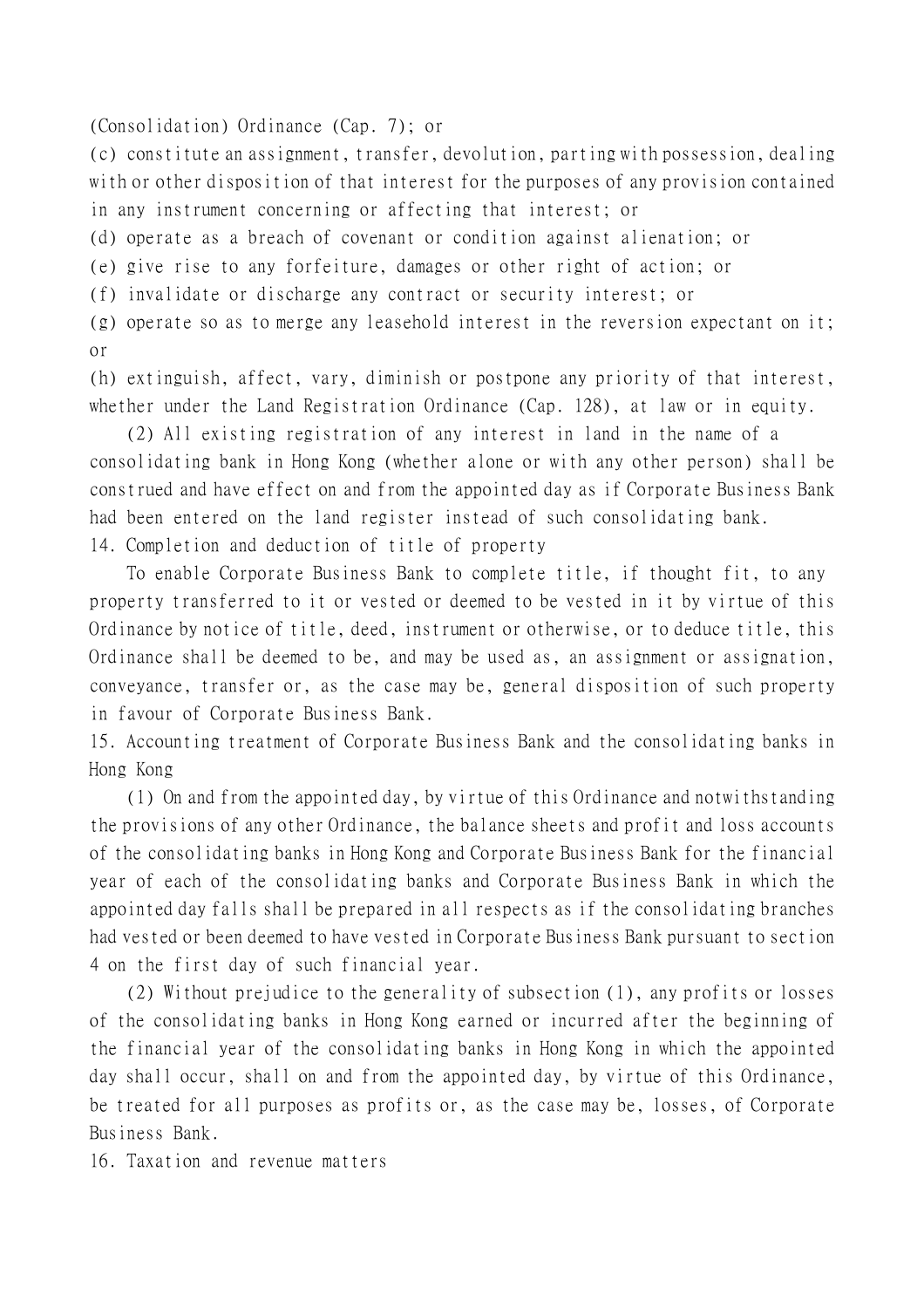(1) For the purposes of the Inland Revenue Ordinance (Cap. 112), on and from the appointed day Corporate Business Bank shall be treated as if it were the continuation of and the same person in law as the consolidating banks in Hong Kong.

(2) Accordingly (and without affecting the generality of subsection (1))--- (a) a vesting or deemed vesting in Corporate Business Bank of any property or liabilities by virtue of this Ordinance does not constitute a sale or other disposal of or a change in the nature of that property or the liability for any purpose under the Inland Revenue Ordinance (Cap. 112);

(b) the aggregate amount of any losses sustained by the consolidating banks in Hong Kong which are capable of but have not been carried forward and set off against assessable profits of the consolidating banks in Hong Kong for the purposes of section 19C of the Inland Revenue Ordinance (Cap. 112) as at the end of the last complete financial year of the consolidating banks in Hong Kong are deemed to be losses of Corporate Business Bank and, accordingly, available for set off against the assessable profits of Corporate Business Bank (or Corporate Business Bank's share of assessable profits of a partnership in which it is a partner) for the purposes of that Ordinance.

(3) The profits or losses of the consolidating banks in Hong Kong treated as profits or losses of Corporate Business Bank in accordance with section 15(2)--- (a) shall not be taken into account for the purpose of computing the profits or losses of the consolidating banks in Hong Kong which are chargeable to tax under Part IV of the Inland Revenue Ordinance (Cap. 112) for any year of assessment; and (b) shall be taken into account for the purpose of computing the profits or losses of Corporate Business Bank which are chargeable to tax under Part IV of the Inland Revenue Ordinance (Cap. 112) for the year of assessment the basis period for which includes the appointed day.

17. Saving for enactments concerning banking institutions

Nothing in this Ordinance shall exempt a consolidating bank or Corporate Business Bank or any subsidiary of a consolidating bank or Corporate Business Bank from the provisions of any enactment regulating the carrying on of the business of any of them. 18. Saving for companies

Nothing in this Ordinance shall prejudice the powers of any consolidating bank, or Corporate Business Bank, or any other member of the Mizuho Financial Group to alter its articles of incorporation or other constitutive documents or to dispose of, or deal with, its property, security interests or liabilities or to carry on or discontinue any part of its business; and nothing in this Ordinance shall prejudice the powers of IBJ to dispose of, or deal with, its property, security interests or liabilities before its dissolution on the appointed day.